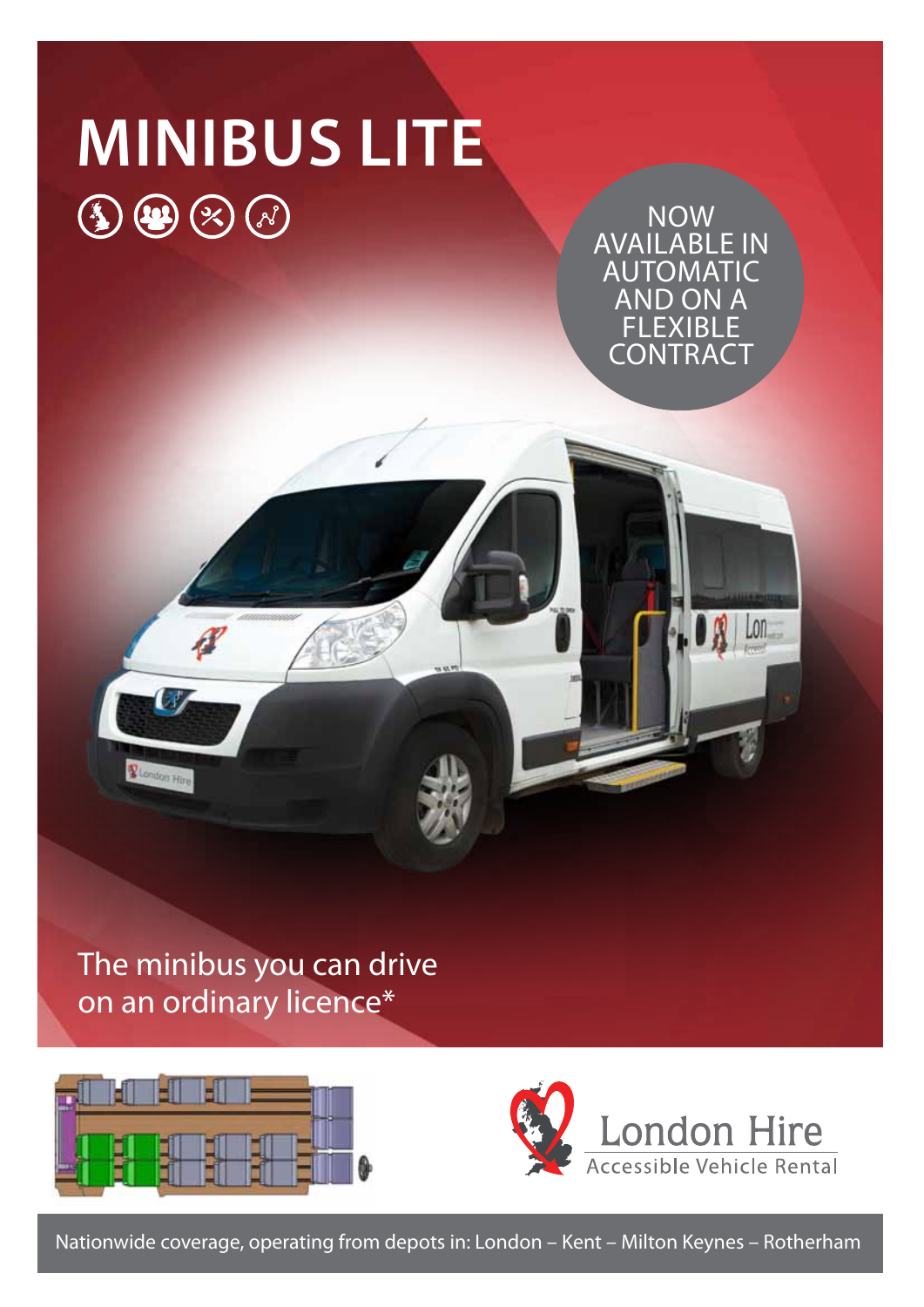



## Comfort, Safety and Flexibility

Minibus Lite is a unique lightweight minibus available in three specifications all of which can be driven on an ordinary car licence, subject to conditions. The advantage of this to organisations is it allows more staff to drive the minibus without incurring the cost of training for a D1 licence. Thousands of hours of research have gone into making the Minibus Lite a truly lightweight minibus. Extensive use of advanced composites has resulted in all three specifcations weighing in at below the 4250kg\* threshold, the point at which a D1 licence is required.

### What are the benefits?

- Save a minimum £900 per person for D1 training which only has a 60% pass rate
- **n** FIXED monthly rental rate
- FLEXIBLE contract (This is a 5 year fully flexible contract that will be reviewed on an annual basis, **whereupon you the client after the first 12 months may continue for a further year or return the vehicle with just a 2 month notice period)**
- **n** FREE replacement vehicle
- n **FREE collection & delivery**
- $\blacksquare$  NO mileage restriction
- **NO hidden costs**
- **24 hour breakdown**
- TAX & MOT (Inc. a Free Valet)
- **n** Fully inspected every 12 weeks (one being the MOT)
- $\blacksquare$  Maintained to the highest standard
- **n** Tyres (fair wear and tear)
- **n** Easily removable seats for up to 4 wheelchair Passengers or luggage storage
- Built with the highest quality material to ensure longevity and durability
- Less fuel consumption lowering your carbon footprint

#### **\*Drivers will need to have held there licence for a minimum of 2 years and be over 21 years old.**

Choosing the Minibus Lite will give you confidence and peace of mind enabling you to concentrate on what really matters…… the pupil's education.

### Minibus Lite can save you £1000 per person in training for a D1 licence

The majority of minibuses exceed the weight threshold meaning a D1 licence is required. All three Minibus Lite specifications fall within the weight threshold for being eligible to drive a minibus without a D1 licence (assuming you are driving under a Section 19 permit). Because of the fewer licence restrictions organisations can give more members of staff access to the vehicle. Ultimately this will save the organisation money in costly D1 licence training. For example, training for a D1 licence costs approximately £1000\* per person and the national pass rate is just 60%. Over 5 years the additional cost for training four staff per year would be £20,000 - nearly the cost of a new minibus.

\*the figure of £1000 is an estimate based on the DSA test fees, the typical cost of a 2 day training course to prepare individuals for the test, and the cost to replace a member of teaching staff over the period.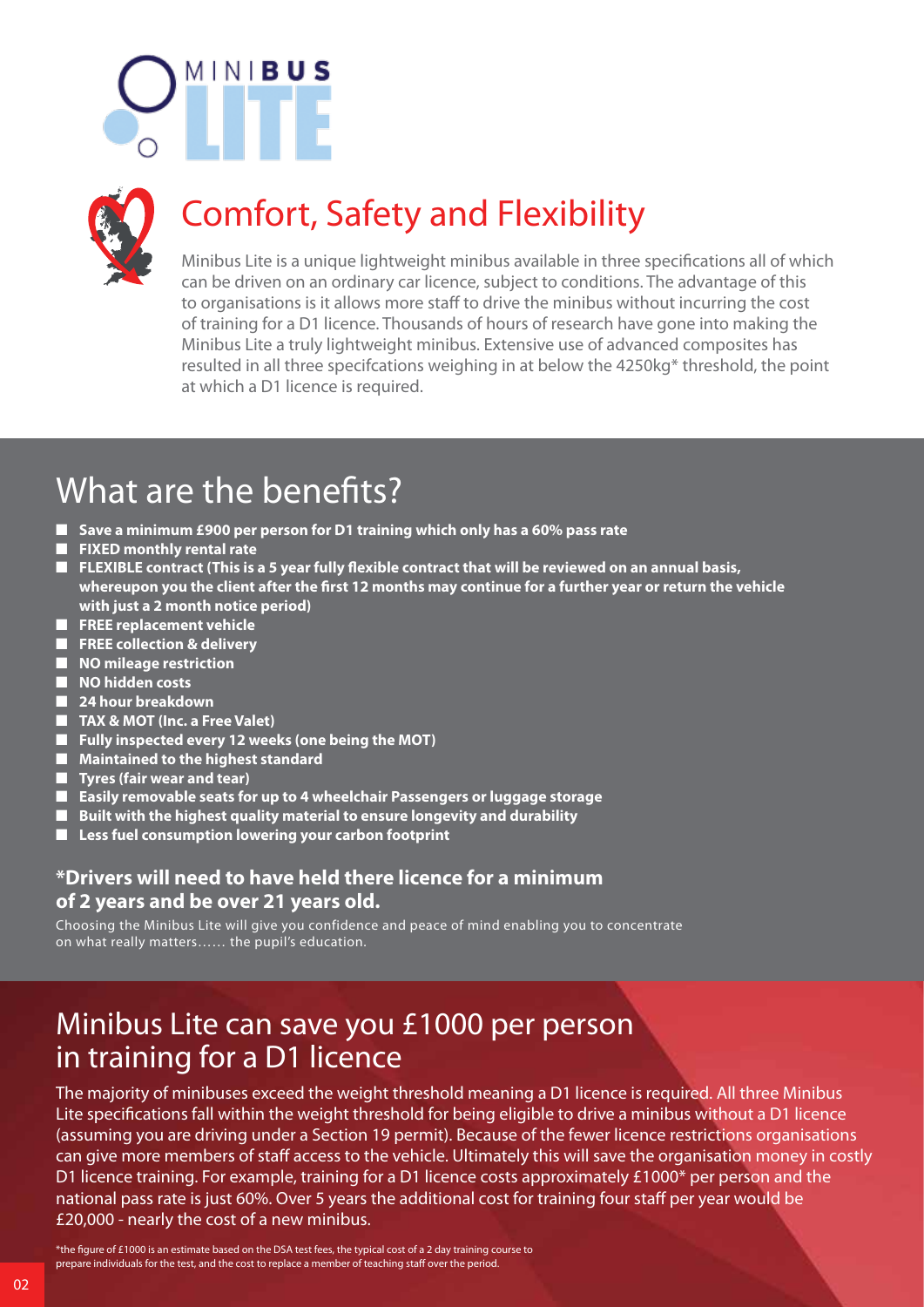



**All-age 3 point seatbelts and seatbelt anchorages tested to EEC Directive**

**Extending step, grab rails, and slip resistant floor for safe access**

**Well equipped cabin comes with electric windows, CD radio and 6 speed gearbox**

### The lightweight bus that you can drive on an ordinary car licence\*

**To arrange a FREE nationwide demonstration call 020 8320 4200**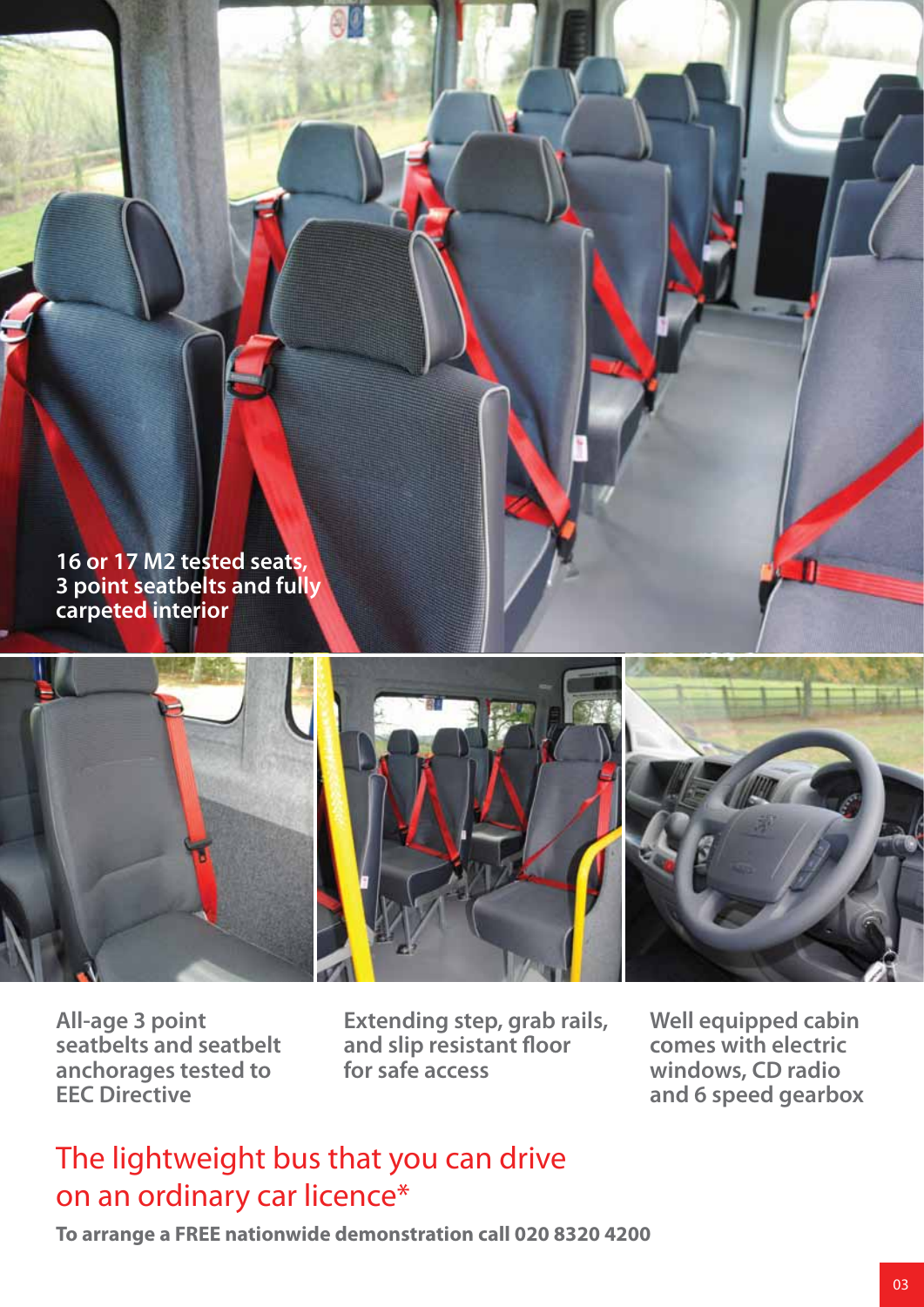# Legally Driving a Minibus

#### Minibus regulations and your licence

**To be able to drive a particular type of vehicle you need entitlement for that category on your driving licence. To ride a motorcycle you need to have A1 entitlement, to drive a bus you need D entitlement and to drive a minibus you need D1. The date you passed your test will determine under what circumstances you can legally drive a minibus. The reverse of your driving licence will show you your personal entitlements.**

#### Did you pass your test BEFORE 1 January 1997?

**Drivers who passed their car test (referred to as category B entitlement) before 1 January 1997 were automatically given D1 entitlement to drive a minibus with 9 to 16 seats (17 seats to include the driver) assuming they are driving it not for hire or financial reward.**

#### Did you pass your test AFTER 1 January 1997?

**If you passed your test on, or after, 1 January 1997 you were not granted D1 entitlement. However, the category B entitlement you would have from passing your driving test allows you to drive a 9 to 16 seat minibus (17 seats including driver) under a Section 19 permit provided the following conditions are met:**

**a) you have held a category B licence for at least 2 years and are over 21 years old.**

**b) you receive no payment or consideration for driving the vehicle other than out-of-pocket expenses.**

**c) the minibus has a gross weight not exceeding 3500kg (or 4250kg with reduced mobility)**

**If you have passed your test on or after 1 January 1997 and you wish to drive a minibus with a gross weight in excess of 3500kg\*, or 4250kg with reduced mobility, you will have to take and pass a D1 driving test which can be costly and inconvenient.**

**\* the bus operator will require a Section 19 permit**

# Reduced Mobility Option

### **Specification 8 - Reduced mobility**

#### **Features include**

- $\blacksquare$  Retractable side step
- $\blacksquare$  High visibility handrails







**Lightweight seats are easily removed**

**Useful luggage and kit space**

#### **Specification 6 - Wheelchair accessible**

**Features include n** Inboard lift

 $\blacksquare$  Four point wheelchair restraints





**Inboard lift**

**Plenty of space for wheelchair passengers**

#### **Specification**

Vehicle Weight **3500kgs** 4005kgs 4250kgs Reduced mobility equipped No Yes Yes Weight threshold for D1 licence and 3500kgs 4250kgs 4250kgs D1 required? No No No No No

**1 3 5**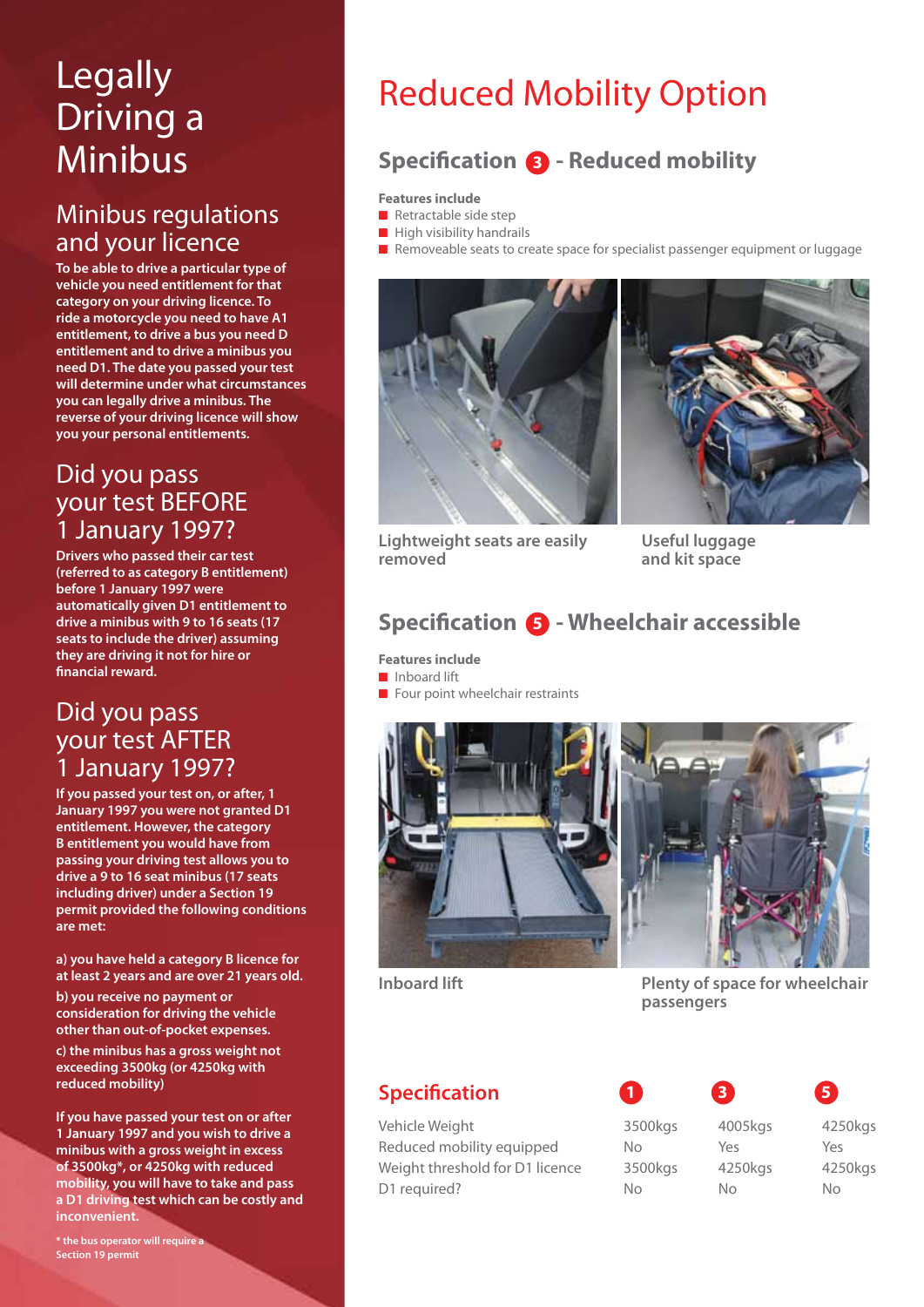### **Peugeot Boxer Minibus Lite 2.2 HDI, Euro 5**

#### **Standard equipment**

- n **2.2 HDi**
- $\blacksquare$  **130bhp engine**
- $\blacksquare$  6 speed gearbox
- n **Single side door**
- **n** Remote central locking
- **n** Electronic immobiliser
- $\blacksquare$  Height adjustable drivers seat n **Electric heated dual-glass**
- **door mirrors**
- **n** Radio/CD player
- **Electric front windows**
- $\blacksquare$  Safety auto-reverse on driver's **electric window**
- **n** Drivers airbag
- **n** ABS EBA (Emergency Braking **Assistance)**
- **n EBFD** (Electronic Brake Force **Distribution)**

#### **Conversion specification**

- **16 or 17 M2 tested seats**
- $\blacksquare$  **All age adjustable 3 point**
- **seat belts**
- **n** Slip resistant fl oors
- $\blacksquare$  **Hard wearing carpet trim**
- **n** Fully tested flooring
- **n** Seat belt anchorages tested **to ECC Directive**



| Equipment & options                            |                |            |            |
|------------------------------------------------|----------------|------------|------------|
| <b>Specification</b>                           | $\blacksquare$ | 3          | 5          |
| Retractable side step                          |                |            |            |
| Manual/Kick out step                           |                | $\Omega$   | O          |
| <b>GM</b> step                                 |                |            | O          |
| Tow bar                                        |                | O          | O          |
| Roof rack                                      |                | $\Omega$   | O          |
| Electric foldable mirrors                      | $\circ$        | $\Omega$   | O          |
| Front dash air conditioning                    |                | O          | O          |
| Reverse camera                                 | $\Omega$       | $\Omega$   | O          |
| Reverse sensors                                | $\circ$        | $\Omega$   | O          |
| <b>Metallic Paint</b>                          |                |            |            |
| Upgrade seats                                  |                | O          | O          |
| Rear fuel fired saloon heater with 30min timer |                | $\Omega$   | O          |
| Overhead locker                                |                | O          | O          |
| Inboard lift                                   |                | O          |            |
| Underfloor lift                                |                | $\Omega$   | O          |
| Additional wheelchair spaces                   |                | <b>POA</b> | <b>POA</b> |
| Additional wheelchair equipment, per set       |                |            | O          |
| Extra removable seat                           |                |            | O          |

KEY:  $O =$  options /  $ü =$  standard equipment / POA = price on application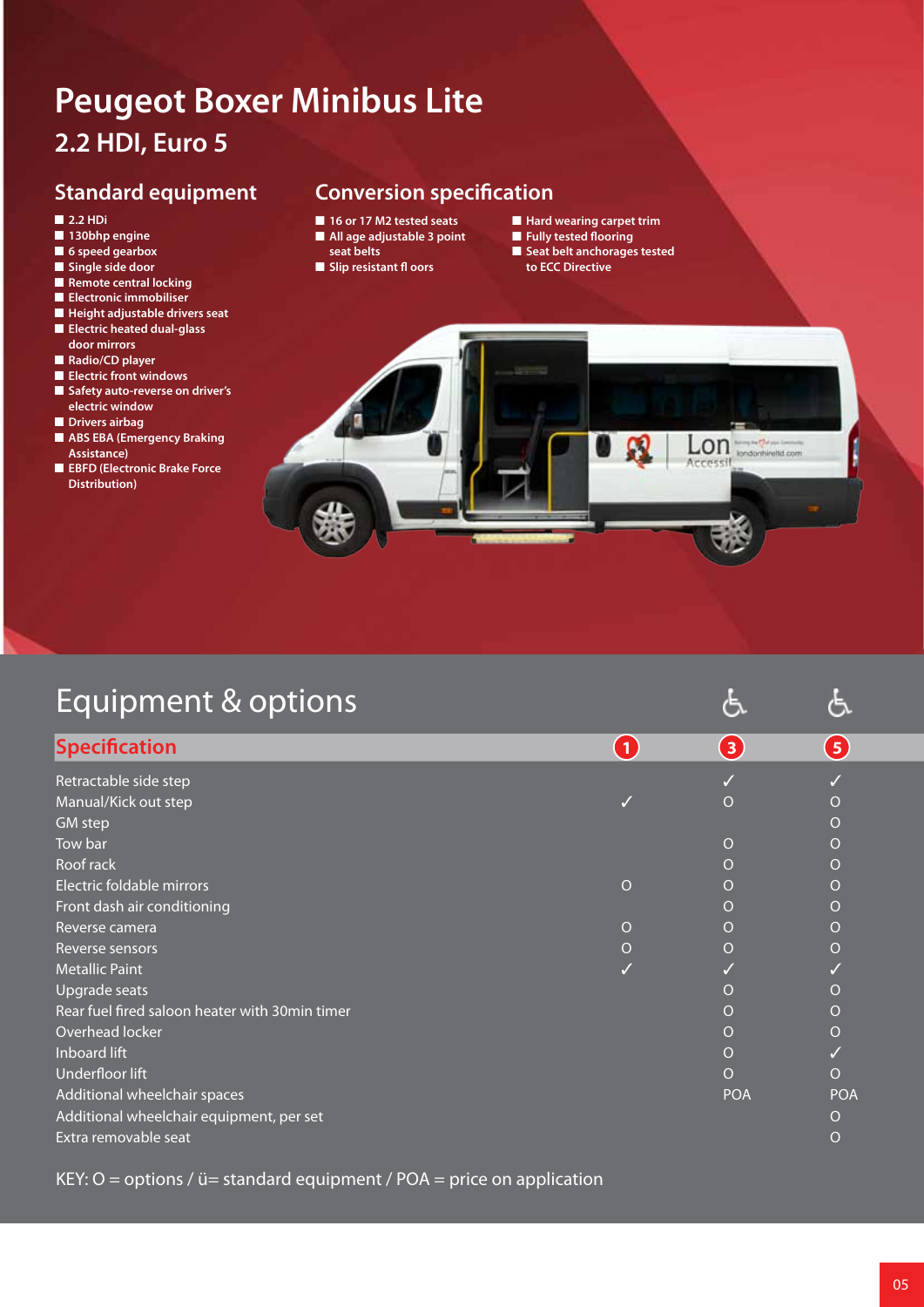| Choice of 3<br>specifications                                                       | Vehicle<br>weight<br>below<br>3,500kg                  | ٤                   |                                                    |
|-------------------------------------------------------------------------------------|--------------------------------------------------------|---------------------|----------------------------------------------------|
| <b>Specification</b>                                                                | $\overline{\mathbf{1}}$                                | $\mathbf{3}$        | 5                                                  |
| <b>Base vehicle</b><br><b>Seats</b><br>D1 licence required<br>Wheelchair accessible | Boxer L3<br>16<br>$\boldsymbol{x}$<br>$\boldsymbol{x}$ | Boxer L4<br>17<br>× | <b>Boxer L4</b><br>17<br>$\boldsymbol{\mathsf{x}}$ |
|                                                                                     |                                                        |                     |                                                    |



### Benefits of Contract Hire

**Compelling reasons to use Contract Hire** 

#### **Contract Hire Features**

Breakdown recovery service, including home start and relay. Replacemenment tyres (Fair wear and Tear), batteries and exhausts.

**Scheduled Maintenance Programme** - London Hire will ensure that the vehicle that is provided to you will never miss a schedule maintenance appointment in accordance with VOSA requirements.

**Release Capital** - If you are currently purchasing your vehicles through your own funding, you are inadvertently tying up a valuable proportion of your company's financial resources. Contract Hire releases these funds for more profitable use.

**Accurate Budgeting** - With Contract Hire, all costs are calculated by experts and built into a fixed monthly payment. Vehicle costs can be forecast accurately for up to five years. Paperwork is almost eliminated and budgets tightly controlled.

**Flexible Terms** - London Hire are offering 5 year rental rates on a year to year fixed contract term. This way you can start enjoying the benefit of long term rental rates with no long term commitment.

**Tackles Depreciation** - Owing to our buying power, we can purchase vehicles at cheaper rates. Efficient vehicle disposal always enables our Finance Houses to accurately assess resale values. Only the minimum depreciation is passed on to our customers, resulting in realistic rentals.

**Improves Cash Flow** - Contract Hire will improve your company's cash flow through low initial outlay. N.B. London Hire only requires one month's advance rental.

**Freedom of Choice** - We can supply a whole range of Wheelchair Accessible vehicles at competitive Contract Hire rates. You choose the model, colour, specification and accessories to suit you. We then offer expert and unbiased advice on all makes and models that might meet your needs and budget. In addition should your requirements change midterm, London Hire will work with you to find a more suitable vehicle without any financial penalties.

**Off Balance Sheet Funding** - Contract Hire is classed as an operating lease, which means that the vehicles do not show as depreciating items on your balance sheet. Rentals are classed as a revenue expense and are shown in the profit and loss account.

**Reduces Administration** - Are your management and staff currently weighed down with time consuming vehicle administration? Contract Hire releases them from this burden, so they can achieve more profitable objectives. Contract Hire significantly reduces paperwork. Road fund licence supplied and renewed automatically.

**Mileage & Maintenance Reviews** – There is no millage restriction on the Minibus Lite product.

**Peace of Mind** - With monthly payments fixed over the entire contract period and a range of optional extras, Contract Hire takes away the worry and trouble of managing your fleet.

**Green Credentials** - London Hire are keen to work with our clients to ensure that you are offering the greenest technology and fuel saving benefits to your local community.

#### All you need to do is insure and fuel the vehicle and we will do the rest!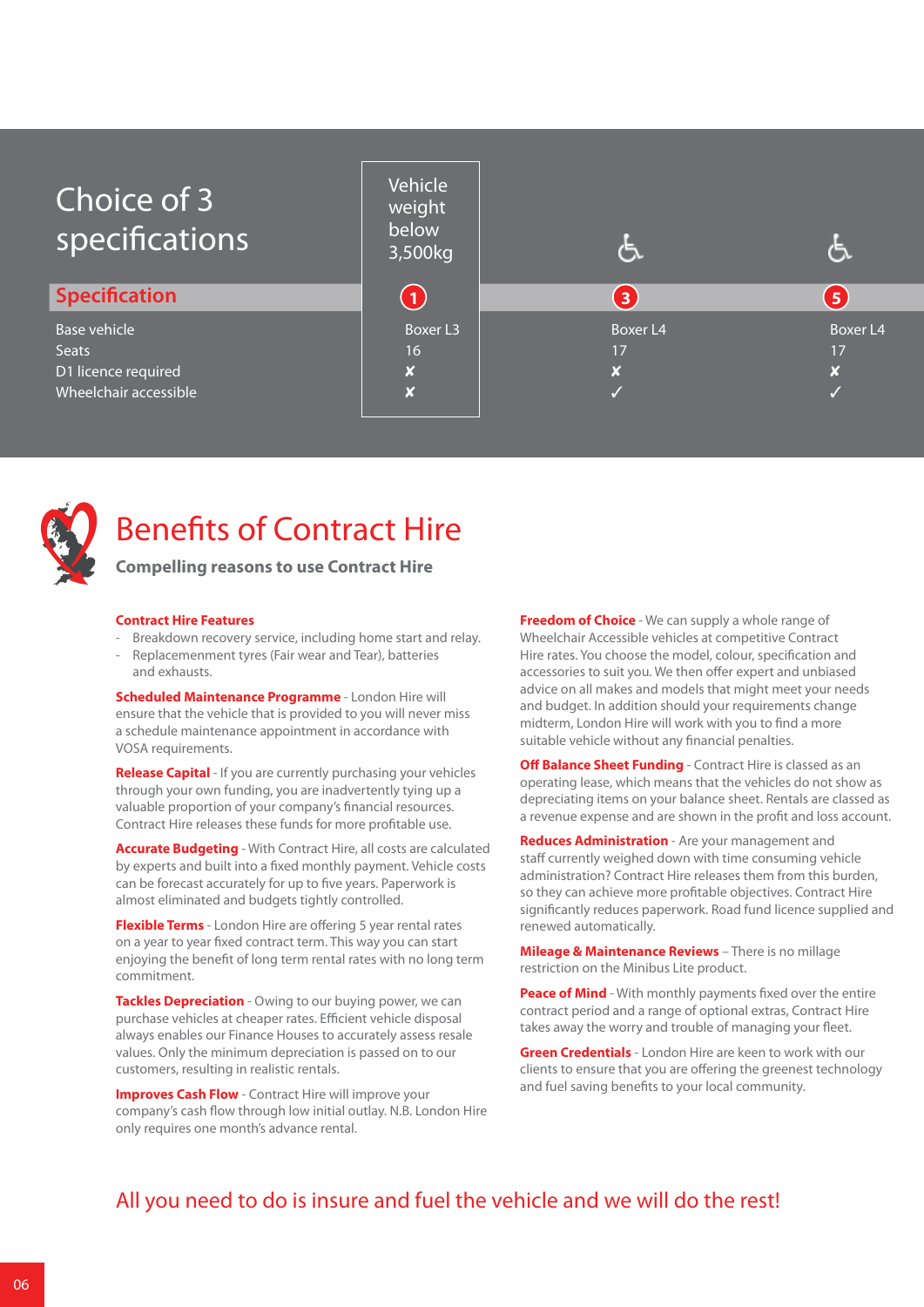

### **Dimensions** & seating plans



**All Boxers are 2.5m wide**

### Putting Your Safety First

Minibus Lite achieves its light weight through the extensive use of advanced composite materials which are renowned for their high strength and low weight. Achieving a low weight has not been achieved at the expense of safety. Our teams of designers have ensured that Minibus Lite is fully compliant with allEuropean regulations while hard wearing materials are used predominantly throughout the minibus to ensure longevity and durability.

#### Get in touch today for a quote

To find out how we can work for you, call us on **020 8320 4200**.



### **londonhireltd.com**

With over 25 years of experience, London Hire Ltd has the vehicles, expertise and infrastructure to provide transport solutions to fit every situation. We are setting the standards across the industry and are confident that you will find we offer unrivaled transport services, whatever your requirements.

Vehicle specifications correct at time of publication. London Hire cannot be held liable for any changes to the specification of vehicles it receives from the manufacturers. Equipment levels, colour and trim options are subject to change without notice. Please contact us for the latest specifications and colour and trim options. Printed March 2014.. Minibus Lite is a registered trade mark.